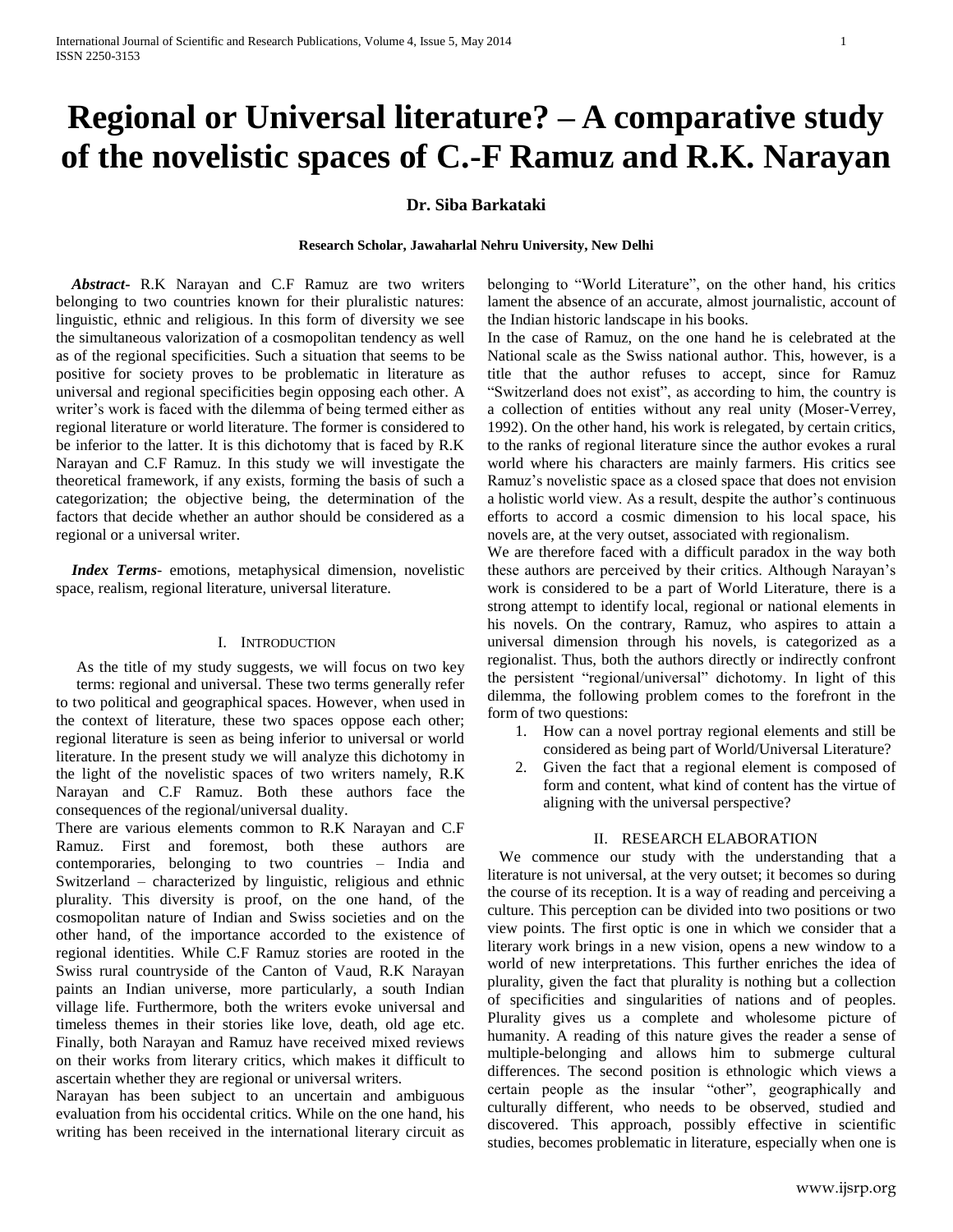required to study a "local" element from a universal perspective. It is in such cases that the "local" or "regional" aspect becomes a problem.

First, let us consider R. K Narayan's writings. Narayan was witness to the decolonization of India. However, his novels do not contain descriptions or direct references to this painful episode of Indian history. Many of his western critics lament this absence, so much so that his novels suffered a cold reception in many western countries. The position of his critics vis-a-vis Narayan's novels highlights the difficult rapport that exists between literature and history. Going by his critics, Narayan's writing should contribute and enrich the study of a particular history and of a particular civilization, that of India. A similar trend exists in the case of Francophone Studies. In this perspective, Claire Riffard –specialist of Malagasy Francophone Literature- declares: [..] contrary to French literature, the study of Francophone literatures has been and is still superposed by a study of civilizations, as though these literatures are more valuable due to their ethnological importance rather than their literary merits. As a result, the literary aspect is undermined for the benefit of information. (Riffard, 2006)

It is therefore clear that the critics want Narayan's novels to bear testimony to a particular reality, that of India's painful transition to becoming an independent nation of which Narayan himself was a witness. However in his novels, one goes through a completely different experience: a parapsychic experience. Symbolic of his style, this experience is a marvelous mix of irony, fantasy and the metaphysical element that is fused into the real dimension. Such a unique vision however disturbs the critics since the writer leaves the real objective dimension and slips into a subjective space. T.D Brunton comments on this shift operated by Narayan when he states: "When the vein of fantasy predominates, his writing slips into escapism and triviality." (Brunton, 1968)

In *The English Teacher*, Narayan highlights the autobiographical character of the novel and discards all other explanation. He goes on to lament the reaction of his reviewers who failed to understand his aesthetical experiment in the novel: The writer declares: "*The English Teacher* is all about my life with Rajam. The concluding chapters of the book were concerned with the psychic experiments, and the English critics predictably lashed them out. "Of course", Narayan said gleefully, the reviewers did not realize that the whole story was autobiographical – that I myself had been a witness to the experiment. But what's the use?" (Narayan, 1962). In his comment, Narayan points out the manner in which his experiments as a writer were misunderstood in the west. His writing is realist but it does not correspond to the classical realism of the west. Here we have an author who describes an ordinary and everyday Indian space and adds to this reality an element of fantasy and the metaphysical. Narayan's portrait of an ordinary Indian life that one normally calls "trivial and fragmented" stands as a stark contrast to the obscure and exotic India depicted in E.M Foster's *A passage to India.*

A similar situation is confronted by C.-F Ramuz. His writing is realist in so far as he depicts the simple lives of the simple people of the Swiss Cantons of Vaud and Valais. His characters are mainly farmers, artisans, winegrowers and shepherds. On the other hand, unlike realist writers, including Flaubert, who "dislike the realities that they write about", for Ramuz, the beauty and grandeur of life exists in the ordinary. He does not reduce his characters to the status of banal and insignificant beings. On the contrary, it is through the customs and habits of ordinary life that his characters become extraordinary beings, capable of achieving extraordinary feats; so much so that they can be likened to the heroes of Racine's plays.

The deeper Ramuz delves into the material world in order to portray a concrete and loyal picture of the real external world, the deeper he penetrates into a second reality whose unintelligible boundaries are perceptible only to human senses. It is said that Ramuz interrogates man in a phenomenological manner, in a way that all his descriptions speak of the mystery of the human condition without ever naming or describing the mystery.

Based on our understanding of their novelistic spaces we can state that both Narayan and Ramuz are realist writers however their realisms cannot be categorized under the conventional form of literary realism. Furthermore, the dimensions of the so-called conventional literary realism are broadened due to the intrusion of a second reality i.e., a metaphysical element in the novelistic space. Their novelistic spaces are home to two types of complementary realities. On the one hand, their novels represent an immediate reality wherein an object is described exactly as it is perceived by the author. On the other hand, their novelistic spaces are open to perspectives of a new order of reality: a second reality that is obscure since it is exists beneath the visible denotative reality. This second reality deals with various unexplained aspects of the human condition such as fate, the power of imagination and belief, birth and death etc. While this dimension manifests itself in man's everyday life, its presence is not perceptible to human intelligence. In their novels such a reality can only be perceived by human senses.

Furthermore, Narayan like Ramuz, evokes a local space that however cannot be identified on the map. While Narayan creates an imaginary Indian village called "Malgudi", Ramuz uses the Swiss cantons of Vaud and Valais as the backdrop for his novels, without providing any definite information on their locations. Moreover it is almost impossible to place his novels in a specific period of history that accords a certain timelessness to his art. This dual dissolution of space and time renders eternal their fictive worlds and at the same time, it singles out their literary visions. Ramuz defends his aesthetic position by stating that it is the inherent desire of all man especially of the author to become eternal. We are therefore bound to inquire if Narayan and Ramuz seek to conceal ethnological information within or behind an imaginary world so as to discourage critics from using their writings as documents to study a civilization. Their fictive worlds evoke an authentic local space while very skillfully evading any precise reference that might contribute to promoting an ethnological study at the cost of a literary reading. Thus, these novels talk of man's complex situation, giving an exact picture of the human condition but at the same time they steer clear of the journalistic vision.

One must admit that in the case of Narayan, the other no longer feels like a stranger. Despite the few Indian terms and references, the non-Indian reader never feels disoriented. Graham Greene confirms this sense of familiarity in Narayan's works when he states: "Narayan wakes in me a spring of gratitude, for he has offered me a second home. Without him I could never have known what it is like to be an Indian." (Greene, 2003) This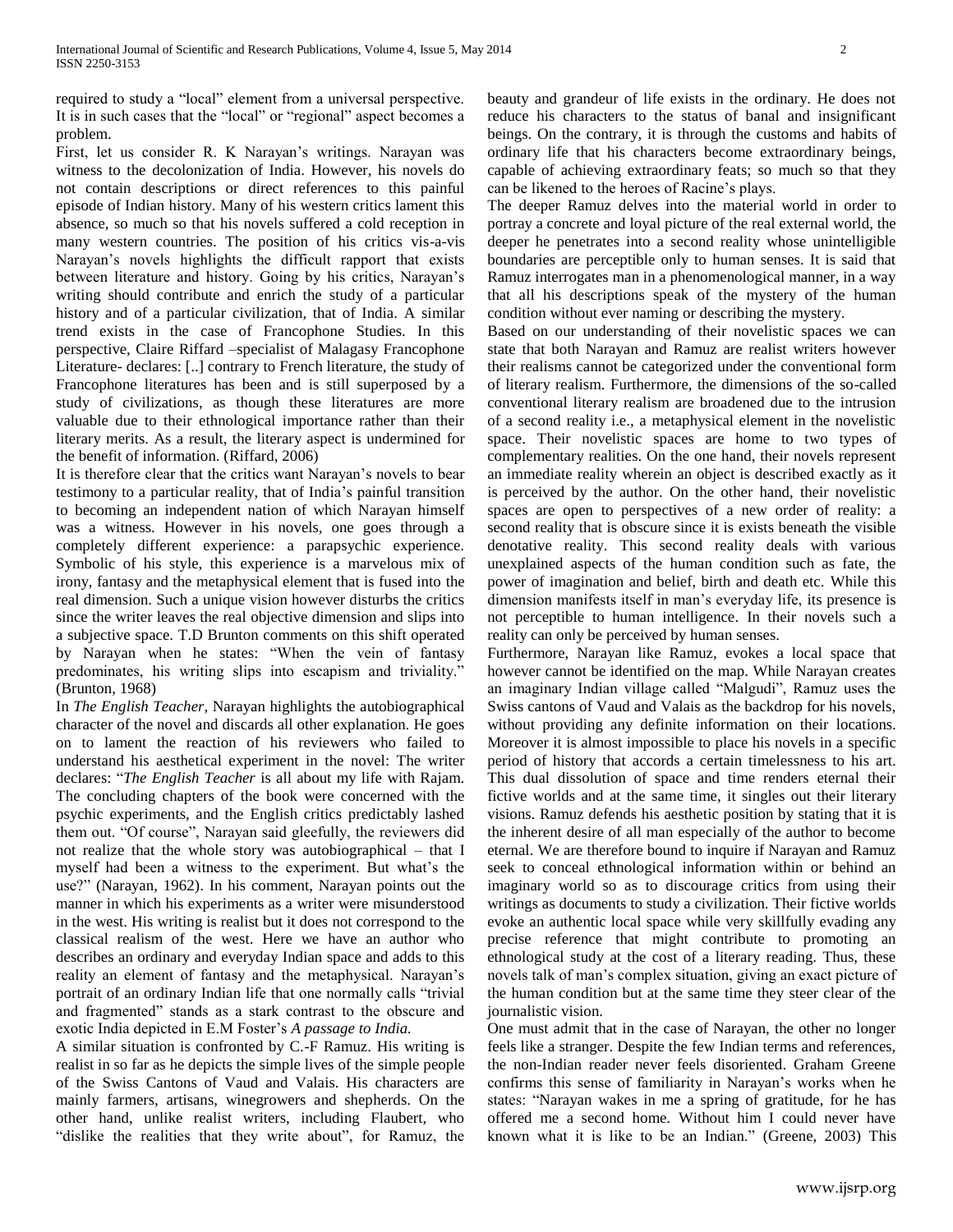impression of a "second home" is the exact feeling one gets when reading Ramuz's novels. Ramuz calls this impression the "superior resemblance". (Ramuz, 1967) The feeling of a "second home" or that of a "superior resemblance" is experienced when the reader is able to perceive and capture the emotion communicated by the author. According to Ramuz, all the elements of nature, including man, are nothing but receptacles of emotions. These emotions are universal and the goal of art is not only to lead man to the discovery of these emotions, but also to help communicate them to others. In this vein he declares: "Let's consider that art, born out of emotion, leads to emotion and its prime form of action is communicating emotion". (Ramuz, 1970) A work of art is immediately perceived, understood and experienced only when sentiments and emotions are represented with utmost fidelity. It is this very honest representation of emotion that constitutes the originality of both our authors; thus rendering their realism unique. Art can only communicate with the ordinary man who is in touch with his emotions. In doing so, man elevates into a cosmic being as he begins communicating with his emotions that are also universal. He transcends the barriers of race, colour and nationality, which in the words of Ramuz are "mere external differences".

Narayan's novels, like those of Ramuzs', represent emotions that are most common place. These emotions are universal as they are experienced by the common man living in very different life conditions irrespective of their geographies. Most often than not, it is only the toponym or the anthroponym that brings in a slight change in tone and decor. Let's take for example Narayan's novel *Swami and Friends* which evokes the "familiarity" that Graham Greene talks about: "It was Monday morning. Swaminathan was reluctant to open his eyes. He considered Monday especially unpleasant in the calendar. After the delicious freedom of Saturday and Sunday, it was difficult to get into the Monday mood of work and discipline. He shuddered at the very thought of school: that dismal yellow building: the fire-eyed Vedanayagam, his class-teacher; and the head master with his thin long cane..." (Narayan, 1934).

Now let's examine a passage from Ramuz's novel *Aimé Pache, Peintre Vaudois*, where we can find a similar feeling of "familiarity" or of a "superior resemblance": "The stretch of land looked strange. It looked like an old piece of clothing made by joining bits of green and brown clothes, stitched together with a thick grey thread making networks of roads along the cloth, embroidered in certain places accentuating the laces shaped like trees that were shaded on top and looked they were stained by water." (Ramuz, 1911)

Ramuz compares the landscape that stretches in front of his eyes to an "old piece of cloth". The spectacle which at first seemed strange to him, eventually acquires a familiar form. Each element of nature no matter how irregular such as the roads, the different colours, the trees, the hill slopes, the shadows etc., is represented with the help of different parts of an old piece of used cloth. Ramuz brings the natural landscape to his personal dimension by using an image that is known to him. Thereafter, the "strange land" begins to acquire a familiar dimension as it is compared to an object belonging to man's everyday life, "an old piece of cloth". It is an object that one can not only see but also touch and feel. It is also possible to assign a sensation, a smell and a weight to this object. The feeling aroused in the reader when reading about the "strange stretch of land" will be an emotion that is personal and universal at the same time. This emotion is endowed with components that accord a tangible dimension to it. Furthermore, the choice of themes plays an important role in the selection of emotions to be represented. Keeping in mind this perspective Ramuz declares : "Life, love, death, primitive things, things that are present everywhere and have existed forever. For these elements (whether African, Chinese, Australian or Swiss) to make an impression, they have to be experienced in an immediate and local situation and space, perceived by the senses so that they are immediately understandable and profoundly lived and accepted"(Ramuz, 1967).

#### III. CONCLUSION AND FINDINGS

The use of universal themes coincides with its representation in a specific region *immediately understandable* and *immediately lived.* This does not however imply a deterritorialization or a homogenization of local traditions. On the contrary, it suggests an immersion into a known, local and native real space in order to perceive and process sensations and emotions directly without any intermediaries. According to this perspective, one attains the universal only through the local or the regional. Ramuz defends this position when he states: "People have always accused me of being narrow minded because I have always sought to represent a very small regional space [..] However this local space for me is only the launch pad of a trampoline which lets me soar high up and come back, only to rise up again..." (Ramuz, 1970).

In Narayan's and Ramuz's novels, it is this regional space, the elementary object and the ordinary daily life that contain the source of the Universal. I would like to conclude this study by first presenting a summary of our findings:

Choosing between a sense of belonging to multiple cultures and a sense of insularity becomes an ethical question rather than an aesthetic one. In order to encourage this optic, Narayan and Ramuz make aesthetic choices that are in tune with their creative instincts: they create fictive regional spaces, they are preoccupied with the ordinary man and a system of life that belong to the local dimension. There is also an intrusion of a metaphysical dimension in their unique novelistic spaces. These aesthetical decisions give us the following two results:

a. We get a portrait of the human condition that is captured in an extremely specific regional space.

b. The reader begins to appreciate the literary value of their novels rather than focus on collecting information about a certain culture.

The representation of such a unique form of reality coinciding with the metaphysical dimension gives the author the opportunity to broaden the dimensions of classical literary realism.

It is important to highlight the aesthetic way in which Narayan and Ramuz confront the regional/universal dichotomy. The object (whether it is a region, the people, the elements of nature etc.) is the form. The form is regional or local or native. This form contains a substance. It is the substance that is universal. It is the work of the author to render the reader sensitive to the local form so that he can easily penetrate into the regional and have access to the substance that it contains. It is therefore through the regional that one can attain the universal. In this vein